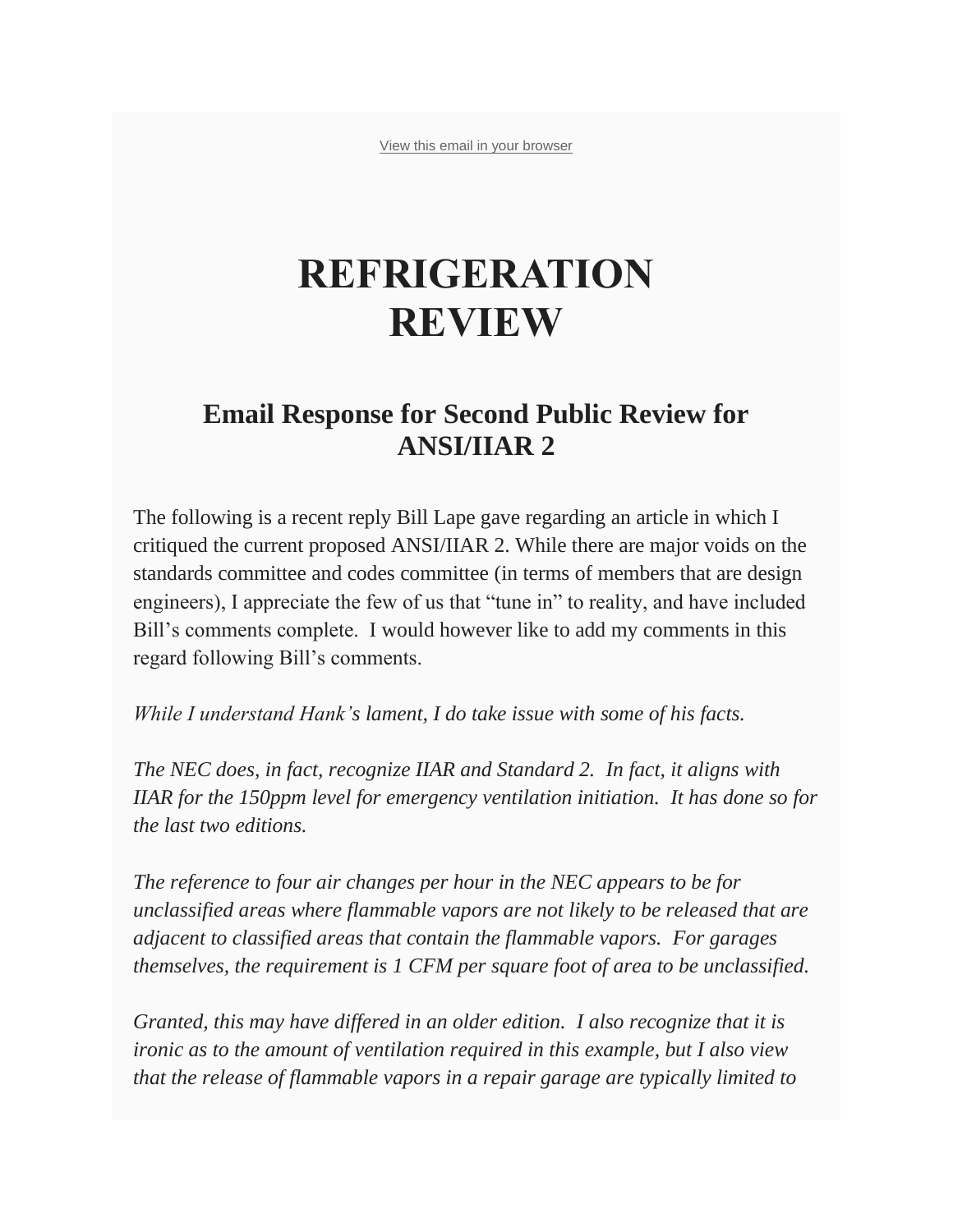*incidental releases in the dispensing and transfer operations, not a failure of containment.*

*Also, much like the exemptions in the PSM and RMP requirements, the NEC does take into account the potential impacts on retail or service businesses. Hence, the low requirements. Industrial occupancies do not enjoy the same benefits, again much like the PSM and RMP regulations.*

*Keep sending out the great articles. I miss your stories in the Code Committee, Hank.*

## Hank's Further Comments

While the NEC now does recognize ANSI/IIAR 2, there are many code authorities that still prefer to use older issues, i.e., NEC 2002, to which I had made reference, and to which recognized 1,000 ppm as the necessary level for emergency ventilation. When you consider such realities as the ammonia vial capsule that professional athletes use, or the common household ammonia water used for cleaning, or the levels you get when draining oil, -- all of these are in the 2,000-3,000 ppm range. This is the real world, and I am still trying to identify the geniuses who came up with the 30 air changes per hour rule and 150 ppm. All my calculations on the evaporation rate of liquid if it covered the entire machinery room floor say it would be dissipated and maintained below explosive levels at much lower air change rates. Once it flashes to its saturated temperature, its evaporation rate would be lower than that open bucket of gasoline. I doubt one can find an injury caused by a properly ventilated machinery room using the RAGAGEP of old.

It's sad to think that IIAR is playing God by putting forth a RAGAGEP issue, which can obviously not change the industrial refrigeration standards that have been in place for literally hundreds of years. While we want to make things better, we have subjected our industry to standards it cannot afford. Large refrigerated warehouse PRWs like Americold are going to single-stage freon systems because of the cost of regulations. Who would have thought that environmentally-friendly ammonia would be replaced with a higher cost energy,